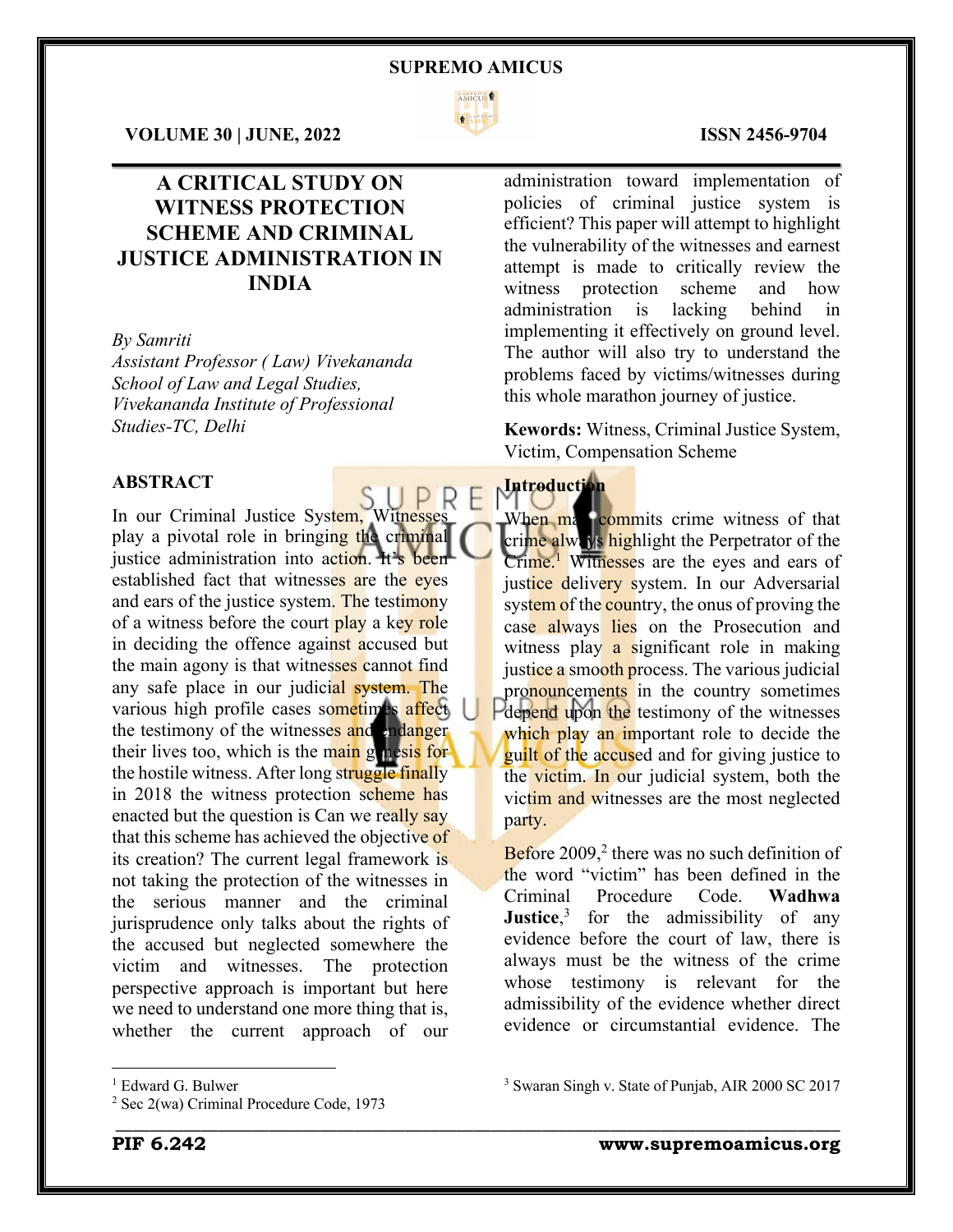

 $\mathcal{L}_\mathcal{L} = \mathcal{L}_\mathcal{L} = \mathcal{L}_\mathcal{L} = \mathcal{L}_\mathcal{L} = \mathcal{L}_\mathcal{L} = \mathcal{L}_\mathcal{L} = \mathcal{L}_\mathcal{L} = \mathcal{L}_\mathcal{L} = \mathcal{L}_\mathcal{L} = \mathcal{L}_\mathcal{L} = \mathcal{L}_\mathcal{L} = \mathcal{L}_\mathcal{L} = \mathcal{L}_\mathcal{L} = \mathcal{L}_\mathcal{L} = \mathcal{L}_\mathcal{L} = \mathcal{L}_\mathcal{L} = \mathcal{L}_\mathcal{L}$ 

\_\_\_\_\_\_\_\_\_\_\_\_\_\_\_\_\_\_\_\_\_\_\_\_\_\_\_\_\_\_\_\_\_\_\_\_\_\_\_\_\_\_\_\_\_\_\_\_\_\_\_\_\_\_\_\_\_\_\_\_\_\_\_\_\_\_\_\_\_\_\_\_\_\_\_\_\_\_\_\_\_\_\_\_\_

### **VOLUME 30 | JUNE, 2022 ISSN 2456-9704**

oath undertaken by the witnesses makes their statement highly reliable.

Justice delayed is justice denied; in this context the testimony of the witnesses plays a significant role in the delivery of justice to the victim of crime. But in the whole process, from the stage of registering of the case till the stage of trial, there must be some kind of assurance should be there regarding their life's is in the safe hand. The pathetic conditions of the witness with no safety sometimes distract them for appearing before the court. For this one factor cannot be say as responsible there are many factors which can be responsible for neglecting the most reliable person during the whole process. In the justice delivery system, they always faces threat, intimidation, frustration, loss of their valuable time and due to these witnesses turned hostile as we can see in many cases such as Jessica Lal Murder Case, Best Bakery case etc.

## **Importance of Witness in Criminal justice Administration**

The definition of the word "Witness" has not been defined in the Criminal Law of our Country. The **Black's Law Dictionary**  defines the word Witness as "one who sees. knows or vouches for something or one who gives testimony, under oath or affirmation in person or by oral or written deposition, or by affidavit".4

The Delhi high court in this case<sup>5</sup> defined the word "witness" means a person whose statement can be recorded under Sec 161 of Criminal Procedure Code by the Police Officials pertaining to the crime.

The fundamental principle of criminal law is to prove the case of the accused beyond reasonable doubt but for proving the case we required witnesses and they will be available only when they feel secured in our Criminal Justice System. The physical and the mental agony which the witnesses face in our justice delivery system in the hands of police officials, accused etc are the main agony of our criminal justice system. Witnesses turned hostile are the main hindrance for the timely delivery of the justice in the society.

In our Constitution of India which called as grundnorm as well as in the Criminal Procedure Code, we can find various provision for the Protection of Accused who is the Perpetrator of the Crime but cannot find any place for the victim and witnesses who are vulnerable section of the society in the whole process. The concept "fair trial" means always read in the context of the rights of the accused but why we can't read it in the context of the rights of the victim and witnesses and the rights of the accused Palways on priority in our judicial system as compared to the rights of victim and witnesses. The approach of our justice delivery system should be to try the balance between the rights of the accused on one side and the rights of the victim or witnesses on the other.

# **Witness Protection in the Context of International Perspective**

The Protection of the witness and assistance also has not been recognized in our country only but also recognized internationally in the International Criminal Justice System which also acknowledges that protective

**PIF 6.242 www.supremoamicus.org**

<sup>4</sup> Garner Bryan A. (Ed), Black's Law Dictionary', 1596, 17th edn

<sup>5</sup> **Neelam Katara v.** Union of India ILR (2003) II Del 377.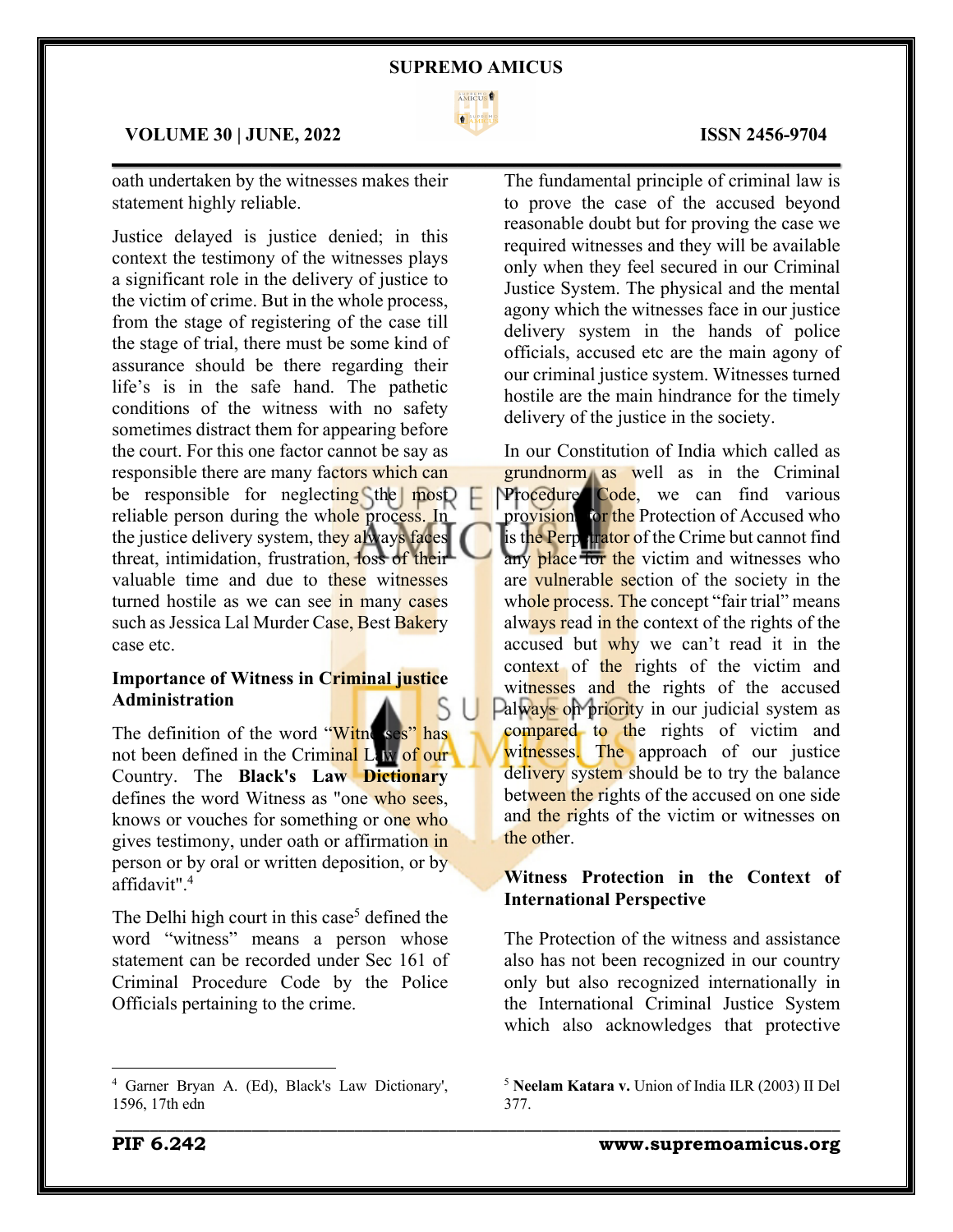

 $\mathcal{L}_\mathcal{L} = \mathcal{L}_\mathcal{L} = \mathcal{L}_\mathcal{L} = \mathcal{L}_\mathcal{L} = \mathcal{L}_\mathcal{L} = \mathcal{L}_\mathcal{L} = \mathcal{L}_\mathcal{L} = \mathcal{L}_\mathcal{L} = \mathcal{L}_\mathcal{L} = \mathcal{L}_\mathcal{L} = \mathcal{L}_\mathcal{L} = \mathcal{L}_\mathcal{L} = \mathcal{L}_\mathcal{L} = \mathcal{L}_\mathcal{L} = \mathcal{L}_\mathcal{L} = \mathcal{L}_\mathcal{L} = \mathcal{L}_\mathcal{L}$ 

#### **VOLUME 30 | JUNE, 2022 ISSN 2456-9704**

measures should be adopted by the International Tribunals. The statute of ICTY6 which was established in 1993, provides various Articles which deals with the Protection of Witness such as Article 22 which lays down that for the protection of the witness, the procedural rules must be adhere on one side as well as in camera trial proceedings and maintaining confidentiality and the protection from the disclosure of the Identity of the witness on the other.

The study conducted in the aboard reflects the true picture of the condition of the witnesses where 19 percent of witnesses only informed about the progress of the case and 21 percent was threatened by the anti-social element.7

## **Statutory Provisions**

No Particular number of witnesses shall in any case be required for the proof of any fact.8 It means in the appreciation of the witnesses, the quality of the witness matter not quantity. In **Lallu Manjhi v. State of Jharkhand**<sup>9</sup> SC observed that for the reliability of the testimony of single witness, corroboration can be acted upon and also by enacting Sec 134 of Indian Evidence Act; the legal system of our country determines the quality of the witnesses.<sup>10</sup> In our Criminal Justice System various privileges has also been given to witness such as "Provided that no such answer which a witness shall be compelled to give, shall subject him to any arrest or prosecution or be proved against him in any criminal proceeding, except a

<sup>6</sup> International Criminal Tribunal for Yugoslavia, 1993

prosecution for giving false evidence by such answer.11

In **PUCL v. Union of India**, <sup>12</sup> the Court validity of Sec 30 of Prevention of Terrorism Act, 2002 was upheld where the court observed that in the grave nature of offences like terrorism, there is always constant threat or pressure upon the witness that not to depose before the court their testimony and sometimes danger to the life of the family members also. So the anonymity of the witness i.e. not revealing the identity of the witness helps for the administration of justice in a very efficient manner.

<sup>22</sup>Court to be Open<sup>13</sup> it means the trial of Criminal ase be held in the open court where public generally may have access but also there is an exception to this rule where if the trial takes place of the Sexual Offences against women, the trial shall be conducted in camera as well as conducted as far as practicable by a woman judge or magistrate. The policy behind enacting this provision is to protect the *identity* and the dignity of the victim but the criticality we can find that the specific word "witness" also not used here, we can only interpret the victim includes witnesses also.

The Trial through video conferencing in the Case of **State of Maharashtra v. Dr. Praful B.** Desai<sup>14</sup> will enable the victim and witness to give their testimony without any kind of fear or threat.

<sup>13</sup> Sec 327 Criminal Procedure Code, 1973

\_\_\_\_\_\_\_\_\_\_\_\_\_\_\_\_\_\_\_\_\_\_\_\_\_\_\_\_\_\_\_\_\_\_\_\_\_\_\_\_\_\_\_\_\_\_\_\_\_\_\_\_\_\_\_\_\_\_\_\_\_\_\_\_\_\_\_\_\_\_\_\_\_\_\_\_\_\_\_\_\_\_\_\_\_

<sup>7</sup> 'No Witness, No Justice' Programme Office Report

<sup>( 2004),</sup> UK

<sup>8</sup> Sec 134 IEA

<sup>&</sup>lt;sup>9</sup> AIR 2003 SC 854

<sup>10</sup> Laxmibai (Dead) through LR's v. Bhagwantbura (Dead) through LR's, AIR 2013 SC 1204

<sup>&</sup>lt;sup>11</sup> Proviso to Sec 132 IEA

<sup>12</sup> 2003(10) SCALE 967.

<sup>&</sup>lt;sup>14</sup> 2003 (4) SCC 601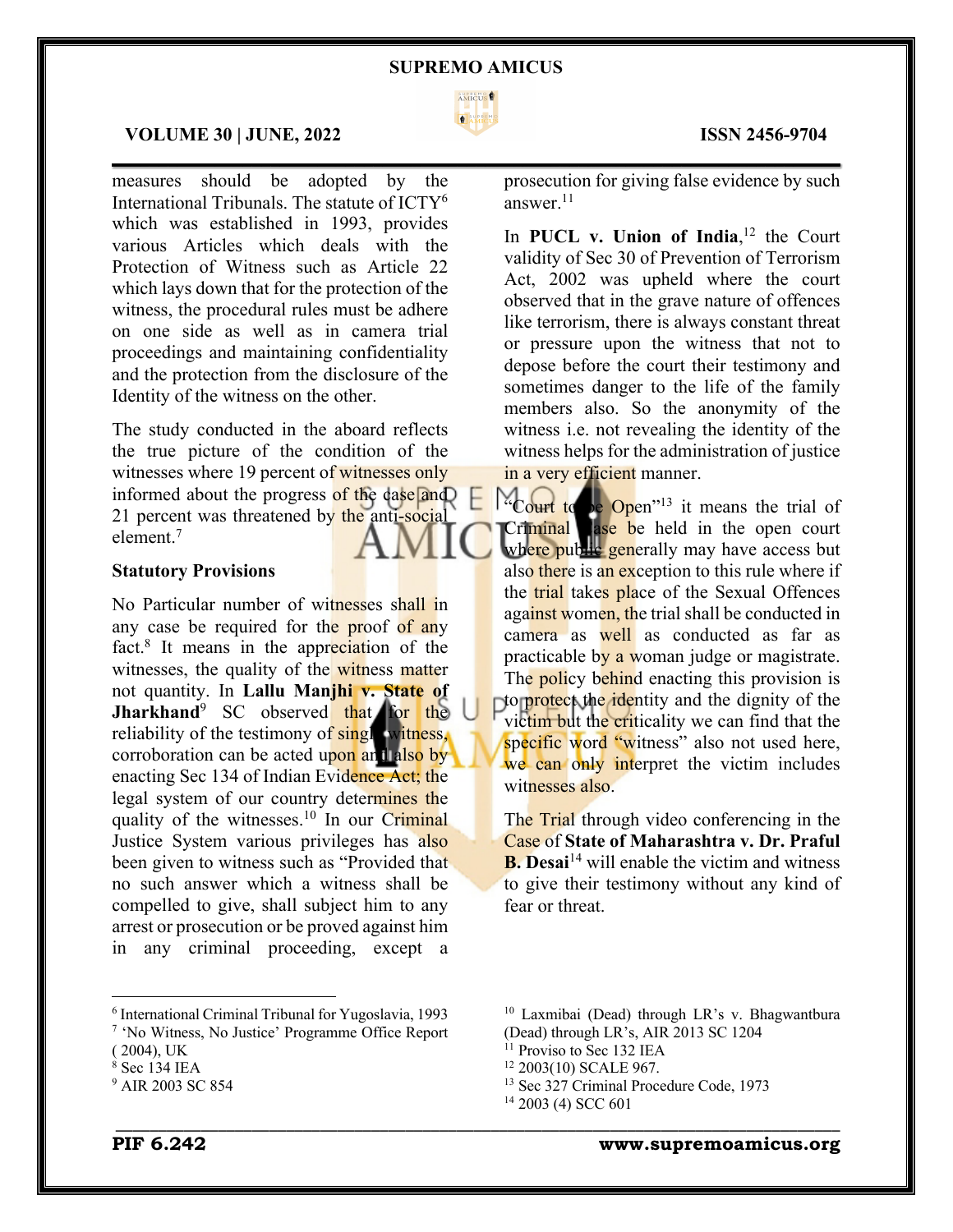

 $\mathcal{L}_\mathcal{L} = \mathcal{L}_\mathcal{L} = \mathcal{L}_\mathcal{L} = \mathcal{L}_\mathcal{L} = \mathcal{L}_\mathcal{L} = \mathcal{L}_\mathcal{L} = \mathcal{L}_\mathcal{L} = \mathcal{L}_\mathcal{L} = \mathcal{L}_\mathcal{L} = \mathcal{L}_\mathcal{L} = \mathcal{L}_\mathcal{L} = \mathcal{L}_\mathcal{L} = \mathcal{L}_\mathcal{L} = \mathcal{L}_\mathcal{L} = \mathcal{L}_\mathcal{L} = \mathcal{L}_\mathcal{L} = \mathcal{L}_\mathcal{L}$ 

#### **VOLUME 30 | JUNE, 2022 ISSN 2456-9704**

The General rule<sup>15</sup> is when witnesses are in attendance, no adjournment or postponement shall be granted without examining them but in how many cases this general rule followed by the court, the advocates always tried for the adjournment of the case which harass mentally to the witnesses who come before the court to depose their testimony after sacrificing so many things.

These flaws should be rectified from the Criminal Law and new provisions should be added in the statutes which talks about the rights of the witnesses as well during the whole trial process. Sec 195 A of Criminal Procedure Code talks about **Procedure** for witnesses in case of threatening under Sec 195 A IPC but the main loophole in this particular provision is to that it has been added by 2009 amendment before that there was no such provision and the word used in Sec 195 A IPC is "Threatening any person" but not specific word "Threatening to witness".

# **Witness Protection in the Criminal Justice Administration and Judicial Response**

The whole edifice of the Criminal justice system based on the fair trial rule but it should be fair to the witnesses as well and protection of the witnesses can really be said as a concomitant to the fair trial. In this case,<sup>16</sup> Hon'ble Supreme Court observed that if the witnesses get threatened or are forced to give false evidence that would not result in a fair trial.

In the case of **Maneka Sanjay Gandhi v. Rani Jethmalani**<sup>17</sup> the court observed that

the conduct of fair trial is the part and parcel of the criminal justice administration which includes witnesses' protection also.

The whole trial process is the cumbersome for the victim and witnesses so the protection should be granted to both of these and the most important to the witness because of whose testimony the guilt of the accused determined by the court. There should be an adequate provision in the Criminal Law for the Protection of the witnesses which help them to testify the truth of the crime before the court of law.

In the Case of **State of Gujarat v. Anirudh**  Singh,<sup>18</sup> the SC has observed that there is duty of every witness of the crime to depose before the court the true facts which can be admissible in the evidence.

The Hon'ble SC in this case observed the importance of the witness protection and the lack of any protective measures in our country, ordered to be constituted the Special Investigation team which would decide the category of witnesses which required protection in the criminal justice administration.<sup>19</sup>

In the case of **Sakshi v. Union of India**, <sup>20</sup> the court felt the need for ensuring the witness protection, " The accused and witnesses or victim confront with each other sometimes create apprehension in the form of fear in the mind of the victim as well as witnesses which resulted in the miscarriage of justice. For the effective administration of justice some kind of arrangement should be there so that victim

<sup>&</sup>lt;sup>15</sup> Sec 309 Criminal Procedure Code, 1973

<sup>16</sup> Zahira Habibullah Sheikh & Anr. V. State of Gujarat

<sup>&</sup>amp; Ors. (2006) 3 SCC 374

 $17$  (1979) 4 SCC 167.

\_\_\_\_\_\_\_\_\_\_\_\_\_\_\_\_\_\_\_\_\_\_\_\_\_\_\_\_\_\_\_\_\_\_\_\_\_\_\_\_\_\_\_\_\_\_\_\_\_\_\_\_\_\_\_\_\_\_\_\_\_\_\_\_\_\_\_\_\_\_\_\_\_\_\_\_\_\_\_\_\_\_\_\_\_  $18$  (1997) 6 SCC 514.

<sup>19</sup> National Human Rights Commission v. State of Gujarat and Ors

<sup>&</sup>lt;sup>20</sup> AIR 2004 SC 3566.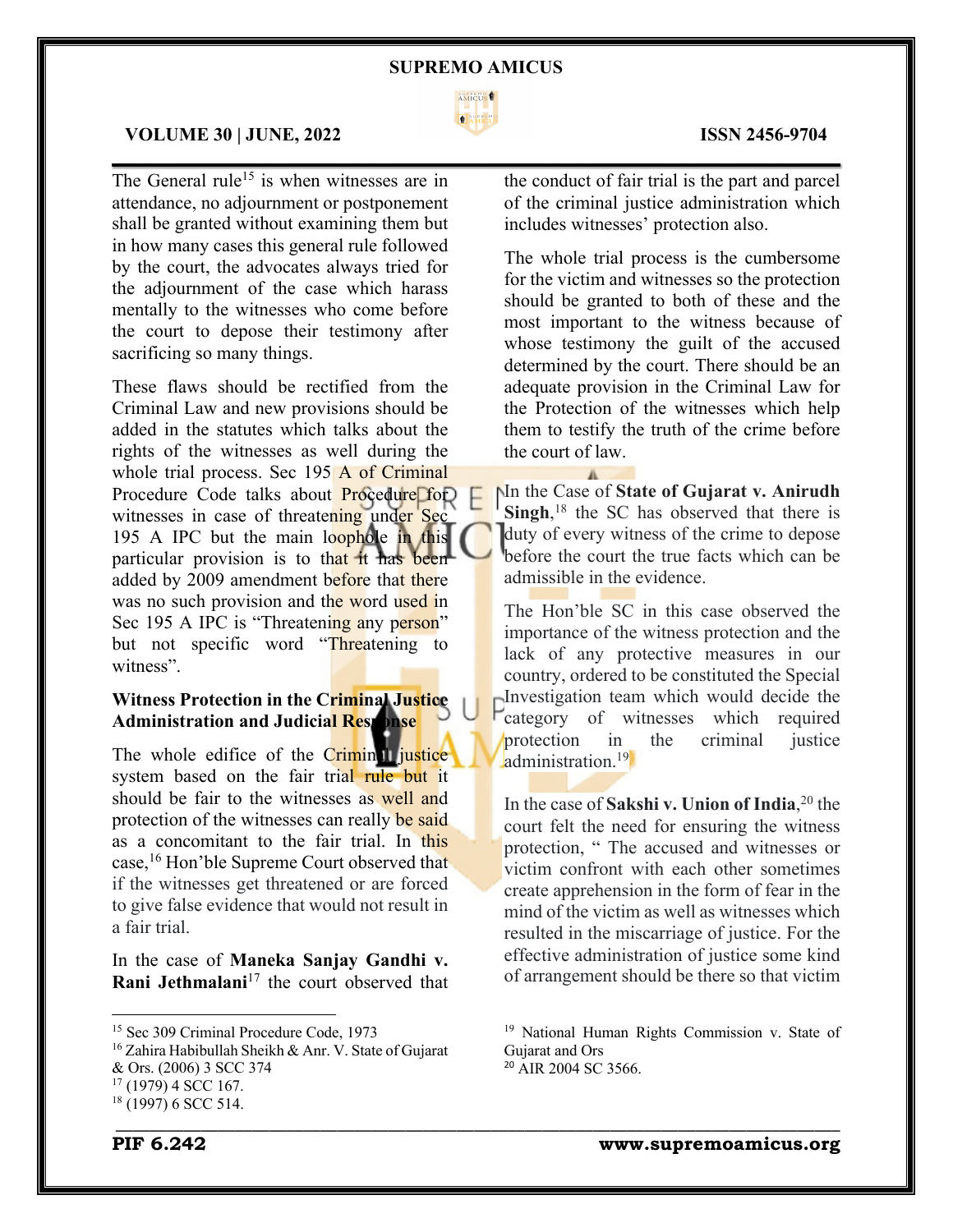

## **VOLUME 30 | JUNE, 2022 ISSN 2456-9704**

or witnesses cannot undergo the second victimization after seeing the accused.

**Justice J.M. Panchal**, in the case **Vikas Kumar Roorkewal v State of Uttrakhand**<sup>21</sup> observed that in the dispensation of justice, witnesses play an integral role and thus required the protection through legislative measures.

The honest witness sometimes back out from the case due to the treatment given in the system not as witness but as the accused. The protection perspective approach and witness assistance approach in the light of constant threat and intimidation is required so  $\text{tha}$ without any fear, they can depose before the court.

The criminal case conviction rate always low as due to the witnesses turned hostile due to constant threat, intimidation and sometimes induced by the accused. In Priyadarshini Mattoo case, the court observed that sometimes the shoddy investigation played by the Police Officials also weakens the case of the victim.22

The various factors can be responsible for the hostile witnesses in most of the cases such as position of the accused in the society as well as sometimes the economic condition of the witness plays an important role in hostility during trial. In the most of cases witnesses turned hostile due to which lower court gave acquittal in the cases and also in the Sohrabuddin fake encounters case similar kind of the situation happened which portray

 $\mathcal{L}_\mathcal{L} = \mathcal{L}_\mathcal{L} = \mathcal{L}_\mathcal{L} = \mathcal{L}_\mathcal{L} = \mathcal{L}_\mathcal{L} = \mathcal{L}_\mathcal{L} = \mathcal{L}_\mathcal{L} = \mathcal{L}_\mathcal{L} = \mathcal{L}_\mathcal{L} = \mathcal{L}_\mathcal{L} = \mathcal{L}_\mathcal{L} = \mathcal{L}_\mathcal{L} = \mathcal{L}_\mathcal{L} = \mathcal{L}_\mathcal{L} = \mathcal{L}_\mathcal{L} = \mathcal{L}_\mathcal{L} = \mathcal{L}_\mathcal{L}$ 

the true picture of our country where due to hostile witness, pronlonged trials take place.

If the threat to the witnesses continued after the end of trial, the authorities should take into consideration and effective protective measures should be applied.<sup>23</sup>

# **WITNESS PROTECTION SCHEME, 2018**

Before 2018, there was no such Protection Scheme for the witnesses but in 2018 in this case, $24$  due to the filling of PIL the judges of the Supreme Court i.e. the bench comprising of **Justice A.K. Sikri and Justice S. Abdul Nazeer** identified that there is a need for witness postection scheme and lies in the ambit of Right to Life means right to testify before the court without any kind of fear, threat and intimidation also which has been Guaranteed Under Article 21 of the Constitution of India.

The Scheme relating to Protection of witness which has laid emphasis in the said judgment, $^{25}$  according to which it is binding on all over the courts within the territory of India and enforceable in all the States as well as Union Territories.

In this landmark judgment the key observation made by the judges of the Supreme Court which noted below:

"In every criminal trial the two parties is there, one side accused on the other the victim and in resolving the discourse between the accused and victim, witnesses becomes

\_\_\_\_\_\_\_\_\_\_\_\_\_\_\_\_\_\_\_\_\_\_\_\_\_\_\_\_\_\_\_\_\_\_\_\_\_\_\_\_\_\_\_\_\_\_\_\_\_\_\_\_\_\_\_\_\_\_\_\_\_\_\_\_\_\_\_\_\_\_\_\_\_\_\_\_\_\_\_\_\_\_\_\_\_

 $21$  (2011) 2 SCC 178.

<sup>&</sup>lt;sup>22</sup> State (Through Cbi) vs Santosh Kumar Singh on 17 October, 2006

<sup>23</sup> Paramjit Kaur v. State of Punjab, (2008) 152 PLR 185

<sup>&</sup>lt;sup>24</sup> Mahender Chawla & Ors. Vs. Union of India & Ors 2018 SCC Online SC 2679

 $25$  Supra note 26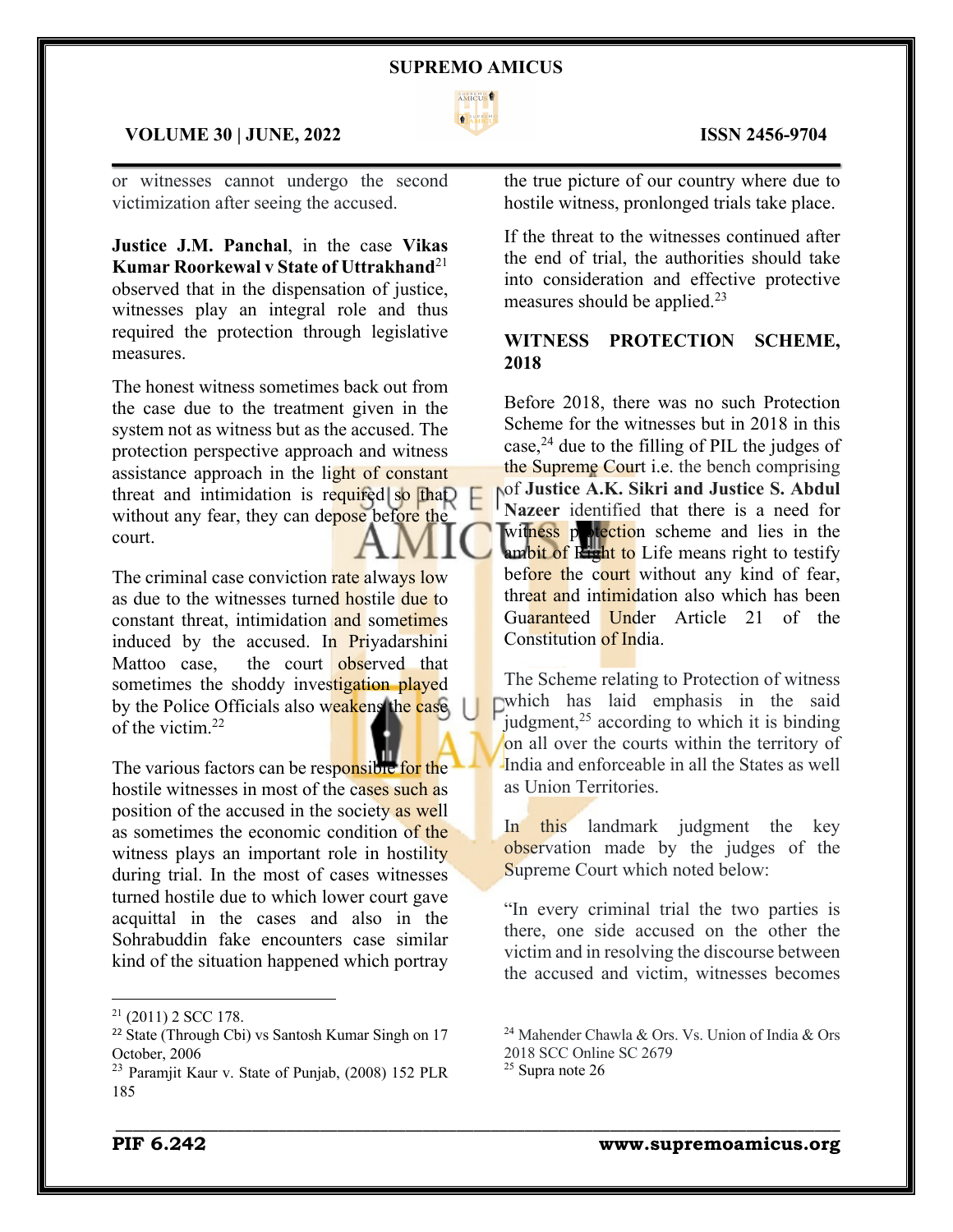

 $\mathcal{L}_\mathcal{L} = \mathcal{L}_\mathcal{L} = \mathcal{L}_\mathcal{L} = \mathcal{L}_\mathcal{L} = \mathcal{L}_\mathcal{L} = \mathcal{L}_\mathcal{L} = \mathcal{L}_\mathcal{L} = \mathcal{L}_\mathcal{L} = \mathcal{L}_\mathcal{L} = \mathcal{L}_\mathcal{L} = \mathcal{L}_\mathcal{L} = \mathcal{L}_\mathcal{L} = \mathcal{L}_\mathcal{L} = \mathcal{L}_\mathcal{L} = \mathcal{L}_\mathcal{L} = \mathcal{L}_\mathcal{L} = \mathcal{L}_\mathcal{L}$ 

 $\cap$ 

\_\_\_\_\_\_\_\_\_\_\_\_\_\_\_\_\_\_\_\_\_\_\_\_\_\_\_\_\_\_\_\_\_\_\_\_\_\_\_\_\_\_\_\_\_\_\_\_\_\_\_\_\_\_\_\_\_\_\_\_\_\_\_\_\_\_\_\_\_\_\_\_\_\_\_\_\_\_\_\_\_\_\_\_\_

### **VOLUME 30 | JUNE, 2022 ISSN 2456-9704**

an important tool to arrive at the just decision of the case and also helpful for the court to give justice in the case."26

Earlier before the enactment of this witness scheme, various reports of the Law Commission of India emphasized the need for the witness protection as well as protection scheme such as  $14<sup>th</sup>$  Law Commission which talks about the issues related to witness protection, 154<sup>th</sup> Report, 172<sup>nd</sup> Report as well as 174<sup>th</sup> Report.

The scheme for the witness protection should not be limited to the cases of sexual offences and terrorism but also extended to all other serious nature of offences as well.<sup>27</sup>

The objective for the enactment of the **witness protection scheme, 2018 is to ensure that the trial of any criminal case will not hampered if the witnesses do not receive any kind of threat or constant pressure from the accused and also to encourage the people of our society to come forward whether directly or indirectly to depose before the court the true picture of a particular crime. For example, in the road accident cases, no witness come forward because of the fear of victimization in the hands of police officials or the other authorities and for preventing this fear, 'Good Smaritan' law was enacted so that the witness as well as who helps the victim will not get any kind of harassment from any agencies in our country.**

**In this scheme "witnesses" categorized into three categories such as:**<sup>28</sup>

**Category A**: Those cases where threat extends to the life of witness or family members during the investigation, trial or even thereafter.

**Category B**: Those cases where the threat extends to safety, reputation or property of the witness or family members during the investigation or trial.

**Category C**: Cases where the threat is moderate and extends to harassment or intimidation of the witness or his family members, reputation or property during the investigation, trial or thereafter.

The various types of protective measures has been provided in this scheme such as in camera trial proceeding, concealment of the identity of the witness and also there must be friendly court rooms for the vulnerable witness during the whole process. There is also provision for the funds to be allocated to the witnesses under the Witness Protection Fund as well as other measures such as Drelocation of the witness due to the threat of life of the witness.

But the main question arises regarding the adequacy as well as implementation of the scheme because the main loophole which can be identified in this particular scheme, the protection given to the witness for only three months period make the scheme within the limited time frame manner. The other criticality we can find in the scheme only witnesses' category has been specifically created but not the category of offences as such in which the witnesses required protection and maintaining the confidentiality of the identity of the witness

<sup>28</sup> Witness Protection Scheme, 2018

<sup>26</sup> Supra note 27

 $27198$ <sup>th</sup> Law Commission Report on "Witness Identity" Protection and Witness Protection Programmes"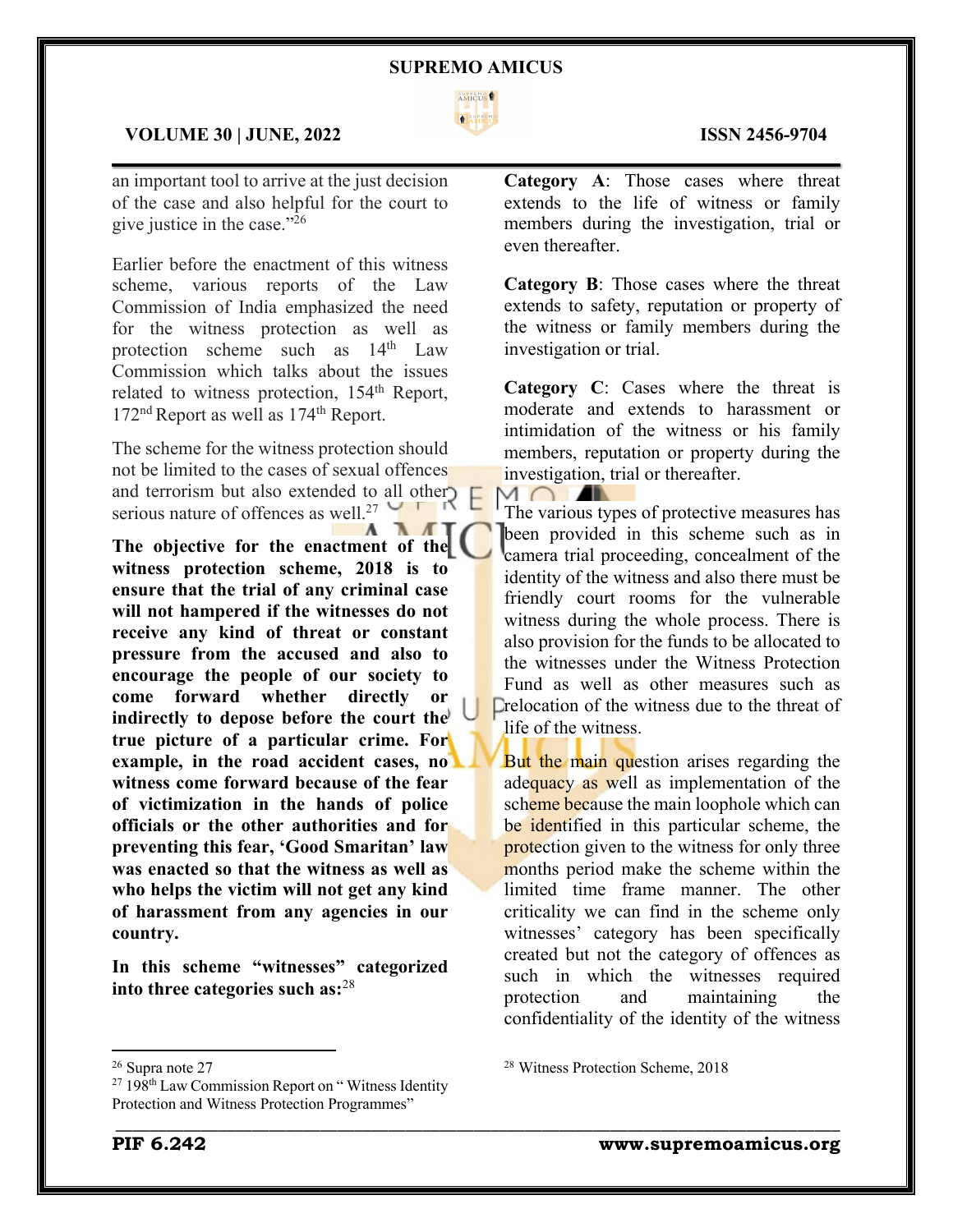

 $\mathcal{L}_\mathcal{L} = \mathcal{L}_\mathcal{L} = \mathcal{L}_\mathcal{L} = \mathcal{L}_\mathcal{L} = \mathcal{L}_\mathcal{L} = \mathcal{L}_\mathcal{L} = \mathcal{L}_\mathcal{L} = \mathcal{L}_\mathcal{L} = \mathcal{L}_\mathcal{L} = \mathcal{L}_\mathcal{L} = \mathcal{L}_\mathcal{L} = \mathcal{L}_\mathcal{L} = \mathcal{L}_\mathcal{L} = \mathcal{L}_\mathcal{L} = \mathcal{L}_\mathcal{L} = \mathcal{L}_\mathcal{L} = \mathcal{L}_\mathcal{L}$ 

\_\_\_\_\_\_\_\_\_\_\_\_\_\_\_\_\_\_\_\_\_\_\_\_\_\_\_\_\_\_\_\_\_\_\_\_\_\_\_\_\_\_\_\_\_\_\_\_\_\_\_\_\_\_\_\_\_\_\_\_\_\_\_\_\_\_\_\_\_\_\_\_\_\_\_\_\_\_\_\_\_\_\_\_\_

### **VOLUME 30 | JUNE, 2022 ISSN 2456-9704**

is the main purpose for the scheme but what will kind of criteria will be observed if someone who violates this. Is there any kind of penalty for those who violates and don't maintain the confidentiality regarding the identity of the witness. In the scheme, the relocation of witness can actually be possible after analyzing the various multiple factors such as family, employment etc.

The scheme was a good initiative and at the national level provides the protection to witnesses who help them to overcome from the second victimization but still there is a need for effective legislation on the "Witness Protection." which means concrete statutory provisions for the protection and a uniform standard should be laid down. There should not be any kind of protection within the time frame manner as in the witness protection scheme but the protection should be available until the threat remains and ceases protection only when there is no such threat or fear remain on the life of the witness.

# **CONCLUSION**

The Protection of the witnesses is the need of the hour but the failure of the **criminal justice** administration plays a significant role in delayed justice. Due to shoddy investigation done by the police officials helps the accused to be set free by the court. There is a need for the speedy investigation done by the Special Investigating Agencies as well as justice should be delivered in the time bound manner but what is the time bound manner is still a question of fact which has decided by the court according to the facts and circumstances of the case. If there will be speedy trial, the threat to the witnesses' life will get over and the court hearing through video-conferencing can contribute in the speedy investigation because the threat to the

life of witness will not be as such as compared to the physical court hearing.

In during the Covid-19 Pandemic the videoconferencing mode has been employed by the Judicial system of our country which should be prevailed in future also with the physical hearing through which witnesses can depose their testimony before the courts without facing accused as well as without any kind of intimidation or will save their valuable time for going to the court proceedings. Right to life with Right to live with dignity is the concomitant of the Article 21 of the Constitution which should also accorded to the witnesses so that they can live with their

dignity after witnessing any crime committed in the society. The witness protection scheme 2018 was enacted for this objective but can we really say that this scheme has achieved the objective of its creation? The current legal framework is not taking the protection of the witnesses in the serious manner because only emphasize on the protection of the witness will not give a better result, with the **Protection** there must be some kind of assistance should be there with the witnesses so that they do not feel the vulnerable in the justice administration.

An effective legislation should be enacted with the stringent penal provision for not only witness protection but as well for their assistance and for the smooth functioning of the criminal administration in India. In the absence of strict penal provision, the miscarriage of justice happens in the society. There is a need for an empathetical approach so that access to justice can be granted to the victim as well as witnesses. In not only the most sensitive cases like terrorism or sexual offences, the witness need protection, in other offences also some cautious approach should be followed by the authorities.